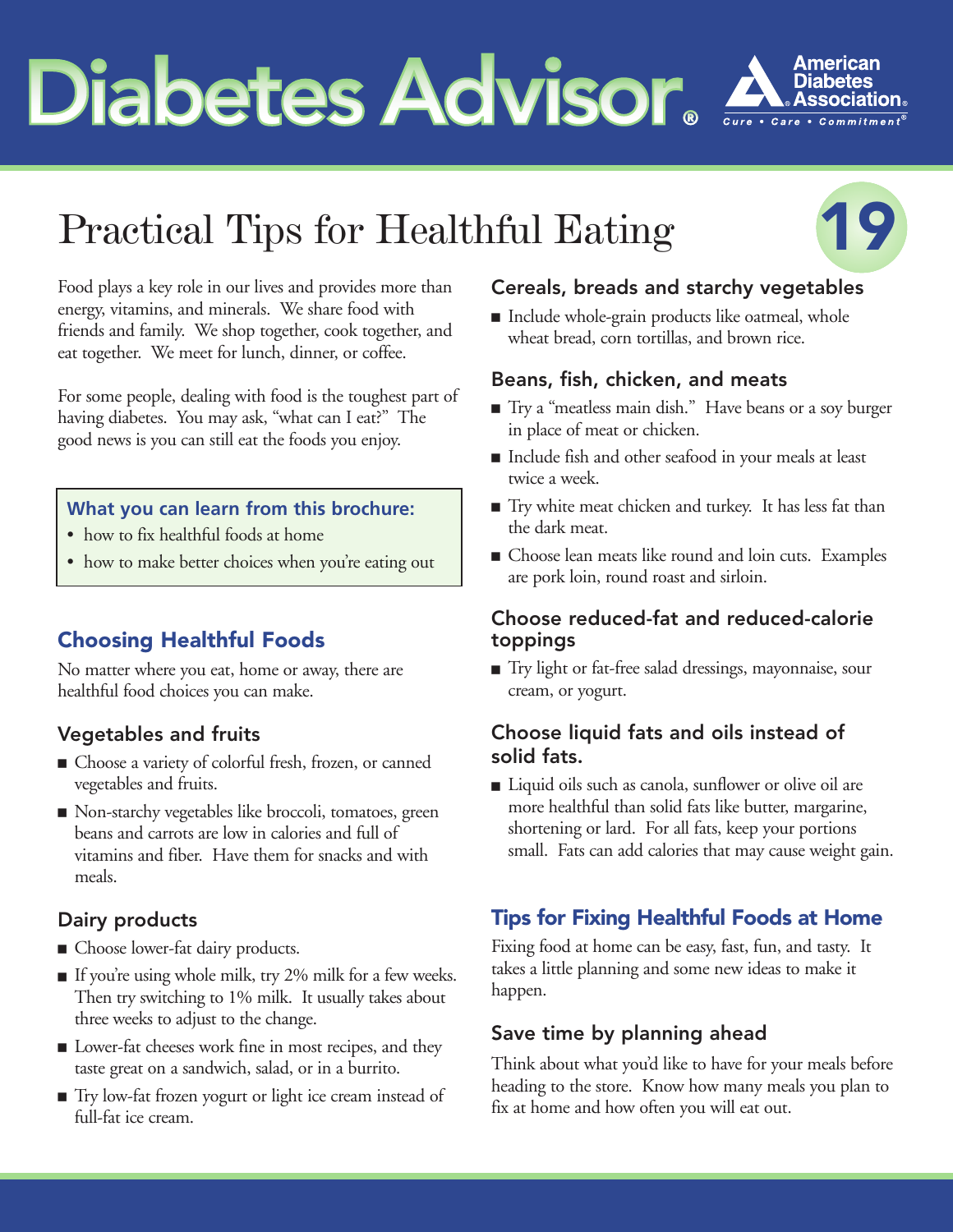- **Make a shopping list and stick to it!** This saves time and money because you buy only what you need for that week with one trip.
- **Try** to do some cooking on the week-end or when **you have more time.** Roast a chicken for Sunday dinner. Have the leftovers for dinner later in the week and make chicken sandwiches for lunch.

#### Cooking tips

- **Take the skin off chicken and turkey before cooking.**
- **■ Trim all visible fat off meats before cooking.**
- **■ Cook without adding extra fat**.
	- Roasting allows the fat to drip out of meats. Broiling, grilling, poaching, and steaming are also great ways to cook for less fat and calories.
	- Use nonstick pans and cooking sprays.
	- Steam vegetables instead of frying or sautéing in oil or butter.

#### **Tips for Eating Out**

Eating out is a way of life today. Here are some tips for eating well away from home.

#### Fast food

■ **Order the smallest sandwich and fries on the menu.** This may be the junior or child portion.

#### Quick Meal Ideas

There are lots of ways to have a great meal without much cooking at all! Try a few of these meal ideas:

- Pick up a ready-to-eat turkey breast for the main course, a bag of ready-to-microwave spinach, and some whole wheat pita bread. You have an easy and healthful meal.
- Make a quick black bean soup. Open a can of black beans and mix in a pan with frozen onions and peppers. Add spices like chili powder and cumin and cook for fifteen minutes to blend the flavors. Serve it with a bag of salad and a whole grain roll. Peel an orange or have light yogurt for later.
- Buy a rotisserie chicken for the main course and microwave some potatoes and a frozen vegetable for a fast and healthful meal.
- For a one-dish meal: Cook pasta until almost done. Then add frozen vegetables like broccoli and cook for a few minutes until done. After draining, top with your favorite sauce.
- **Ask for sandwiches without mayo and cheese.** Many places now have sauces lower in fat and calories.
- **■ Split an order of fries with family.** Or ask for fruit or salad in place of fries if that is an option.
- **■ Choose sugar-free beverages such as diet soda, unsweetened tea or water.**
- **■ Healthful and delicious main course salads are another option at fast food places.** If there's a choice, go for the low-fat salad dressing.
- **Choose turkey, chicken, lean roast beef, or grilled vegetables for subs and sandwiches**.

#### Restaurant eating

- **Don't be afraid to ask questions about the food.** If your server doesn't know the answers, ask him to check with the chef. Here are some questions you might want to ask.
	- Can the item be grilled or broiled instead of fried?
	- Which dishes have more vegetables?
	- Can a dish be stir-fried with less fat?
	- Which soup is made with broth instead of cream?
	- Can you get a baked potato, salad, or vegetables instead of fries?
- **■ Choose items that are baked, broiled, grilled, or poached instead of fried.** Watch for clues on the menu. "Crispy" or "breaded" means fried.
- To make a quick quesadilla, put lower-fat cheese between two corn or whole wheat tortillas. If you have leftover beans, chicken, or vegetables, you can add those too. Heat a nonstick skillet, add the stuffed tortilla and cook until the cheese starts melting. Flip it over and cook the other side. Slice into wedges like a pizza and top with salsa.
- Sprinkle a salad with canned chicken, tuna, or salmon. Add some bread or fruit for another quick meal idea.
- Make a fast pizza at home. Top a whole grain pita with bottled pasta sauce, lots of herbs, and a thin sprinkling of part-skim mozzarella. Add some green peppers, onions, mushrooms, or low-fat pepperoni for extra flavor. Toast on a rack in the oven or a toaster oven.
- Have a frozen-dinner with some bagged salad and a piece of fruit.

Convenience foods have more salt in them than fresh foods. If you have a choice, eat the fresh foods instead of frozen or canned.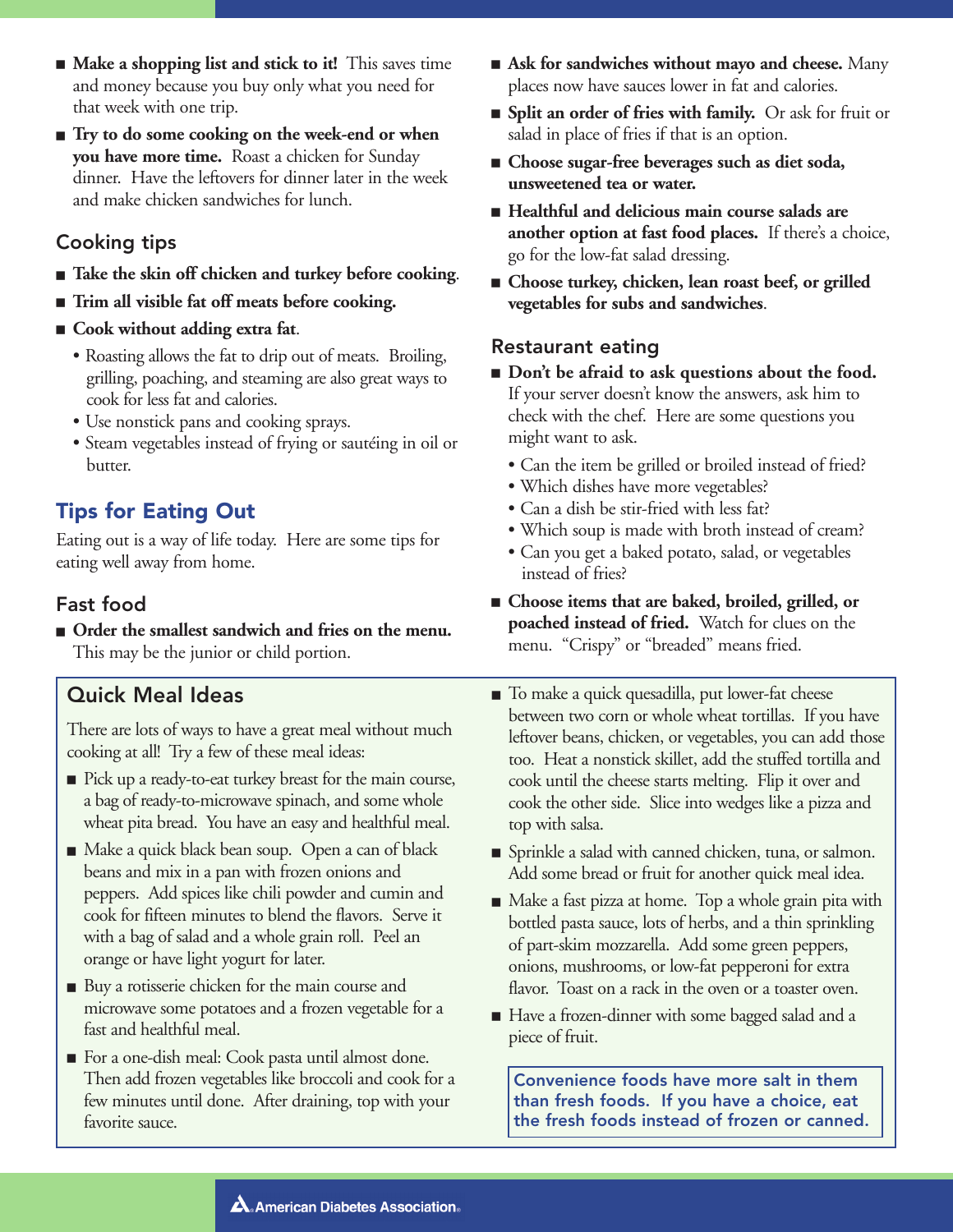### **Ask the Diabetes Advisor**

**Question:** I want to take my lunch to work more often, but life is so hectic. It seems I never have time to get a lunch packed. Do you have any ideas for packing quick lunches? Erma C., age 32 • type 1 diabetes

**Answer:** Make a sandwich in the evening. Pack some of your favorite raw veggies, a piece of fruit, and a sugar-free drink, along with your sandwich. In the morning, just reach into the refrigerator for your bag lunch. Also make extra food when you cook. Pack up leftovers in a small container for lunch the next day.

- **Ask** that sauces and salad dressings be served on the **side.** They add flavor but also add calories and fat. Dip your fork into sauces and salad dressings, then spear a piece of meat or lettuce for a little sauce or dressing with each bite. Use less sour cream or butter on your baked potato or vegetables.
- **Order the smallest meat portion.** A grilled chicken breast is a better choice than half a chicken. Or choose a filet instead of a 12-ounce steak. Order pasta from the appetizer list rather than the larger dinner portion. The smaller portion will save you fat, calories, and money.

#### Keep the pleasure in eating

Doing the same thing every day can be boring. Keep your food flavorful and fun and your mealtime setting relaxed so you can enjoy your meal. Here are a few tips to try:

- **Try new foods and recipes.** Check out some lowcalorie cookbooks from the library or go to www. diabetes.org/recipes for new ideas and tastes.
- **Add colorful fruits and vegetables to your meals.** Use fruit as a dessert.
- **Try dried or fresh herbs for seasoning and flavor in place of fat or salt.** Basil, chives, cilantro, dill, marjoram, oregano, parsley, rosemary, sage, tarragon, and thyme are tasty choices. Crush dried herbs before using. If you're using fresh herbs, remove any tough stems, rinse, dry and chop. A rule of thumb is to use three times more fresh herbs than dried.
	- Add basil or oregano to a bottled pasta sauce to brighten the flavor.
- **■ If portions are large, eat just half of your meal.** Take home the rest for lunch another day. Put the extra portion in a take home box before you dig in.
- **Think about splitting a dish with a friend.** You can each order a salad and share a main course.
- **Try** ethnic cuisines for a new taste treat.
	- At **Thai** restaurants try steamed mussels, kebobs, Thai shrimp soup, Thai salads, curries, Thai chicken with vegetables, garlic shrimp, or beef with basil and vegetables. Choose a small portion of steamed rice instead of fried rice or noodles.
	- At **Mexican** places try to limit the chips you eat to a handful. If that's hard, ask your server to take the basket away. Lower-fat choices are fajitas and soft tacos stuffed with chicken, beef, or seafood, and loaded with vegetables. Hold the cheese and sour cream or ask for them on the side. Smaller portions of Mexican rice, black or pinto beans, and salsa are good sides.
	- For **Italian** meals, choose minestrone or a bean and pasta soup, steamed clams, or a cold seafood salad as a first course. Alfredo sauces are high in saturated fat and calories so choose a light tomato sauce, a red or white clam sauce, or shrimp marinara. Or try other main course options such as chicken or veal cacciatore, veal or chicken piccata sautéed in olive oil, shrimp scampi cooked in olive oil, or grilled fish.
	- Try fresh cilantro on sandwiches with a slice of tomato.
	- Dill is great in tuna or potato salad. Make the salad with low-fat mayo, a little fat-free plain yogurt, and lots of chopped celery and onion, and dill.
	- Add lemon pepper to fish or chicken.
	- Try a garlic and herb seasoning for beef, pork, or chicken.
	- Chili powder can be added to soups, salads, or vegetables.
- **Be mindful of what you're eating.** Sometimes you can be distracted by the T.V., phone, or reading and not realize how much you've eaten. Tune into your hunger so you stop eating when you're full. Enjoy the taste of your food by slowing down.
- **Play music while you eat if it helps you unwind and relax.**
- **Use meal times to connect with others.**